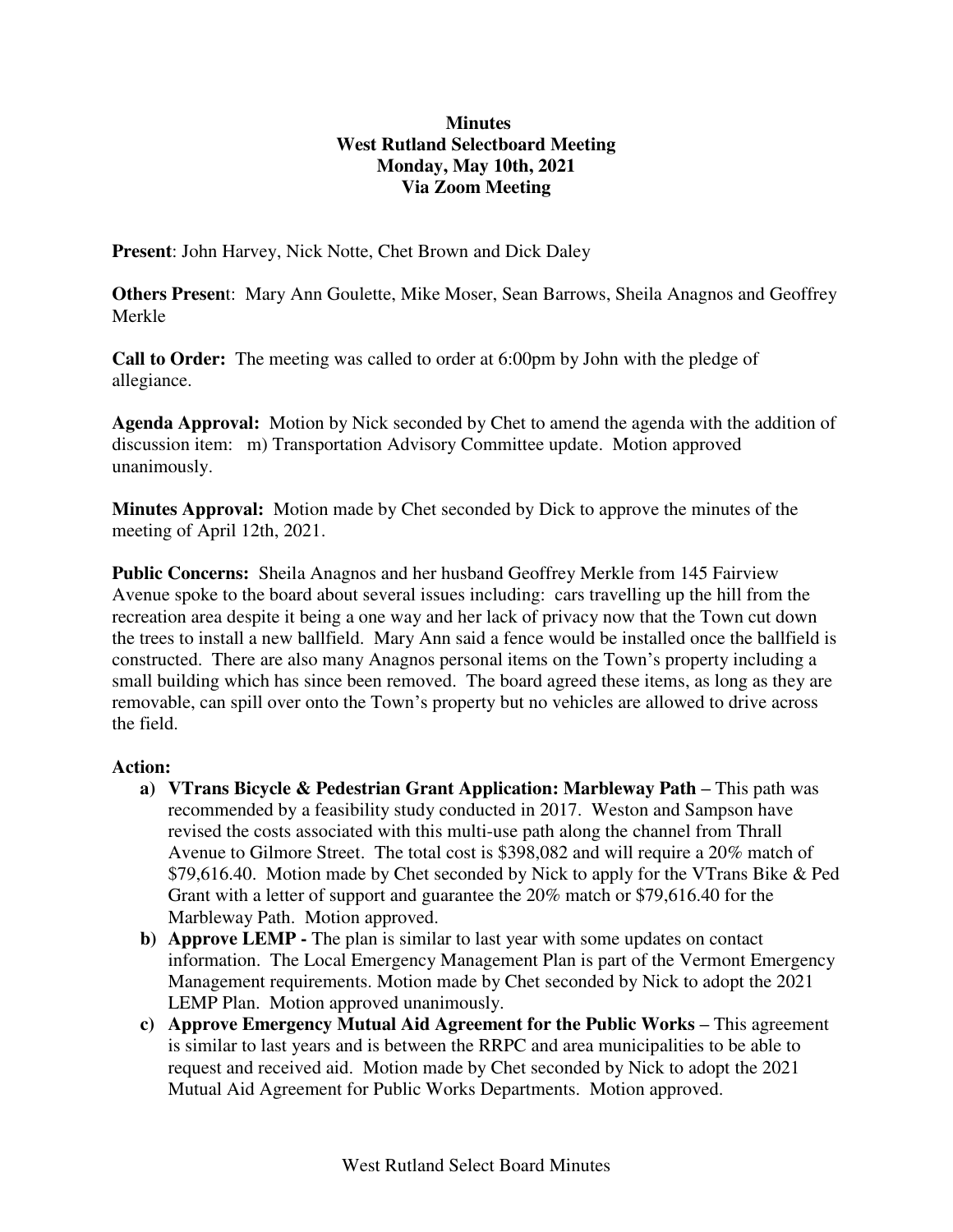- **d) Water/Sewer Connection: Parkman –** Motion made by Chet seconded by Nick to approve the water and sewer connection for Robert Parkman at 327 Hanson Drive (lot #13). Motion approved.
- **e) Water/Sewer Connection: Bob's Heating** Motion made by Chet seconded by Nick to approve the water and sewer connection for Bob's Heating Service Lot #6 Hansen Drive. Motion approved.
- **f) BCA appointment: Kulig –** Motion made by Chet seconded by Nick to appoint Paul Kulig in the vacant seat on the Board of Civil Authority. Motion approved.
- **g) Emergency Health Order –** Mary Ann Goulette, the Town Health Officer, issued an emergency health order to Zachary Furman and Sara Clayton for a dangerous garbage issue at 1516 Main Street. The sheriff served the order and the ten days compliance has expired. A hearing was not requested. Mary Ann requests this to be a final order by the Selectboard. Motion made Daley seconded by Chet to affirm the Emergency Order by the Health Officer and issue a final order to Zachary Furman and Sara Clayton at 1516 Main Street. Motion passed unanimously.

## **Discussion Items:**

- **a) Speed limit requests –** We received a request to lower the speed limit on Mead Street to 25mph. The board has had numerous discussions over the years. Dick researched other towns and many have 25 or 30mph. Mary Ann reminded the board we changed Main Street from Gilmore to Barnes to 25mph in 2011. Discussion to extend it to the Urban Compact Map or village center and exclude Pleasant Street and Clarendon Avenue. Mary Ann will work on amending the existing traffic ordinance for the next meeting.
- **b) Sanitary Survey**  Two issues were in the report: We will need to plan and schedule for collecting disinfection residual concentrations before the first connection and after disinfection contact time. Seth is coordinating with Fabians on the installation and Otter Creek Engineering on the best location. The cost is approximately \$5-6,000. We also need to install standby power at the Pine Hill Pump Station that serve the 21 connections. Seth is coordinating with an electrician to install a switch for our standby generator.
- **c) Animal Control**  The Town of Proctor approached us to see if we can look at sharing an animal control officer. It may be worth looking into. Mary Ann and Mike Moser will attend the committee meetings.
- **d) Construction Update –** Thrall Avenue sidewalk is nearly complete; they will be pouring concrete this week. We did need to replace a long culvert as it was deteriorated. The extra cost is \$26,000 but we will save some dollars at Pleasant Street as some will go to the water project also saving on crosswalk markings because we will pave Thrall later this summer. Pleasant Street project is starting slow but we still expect to complete on time. We are changing the paving plan on Pleasant Street; we will reclaim the road first and add 2 ½" asphalt costing an extra \$15,000. A top coat will be applied next year.
- **h) Town Manager Report** We should look at replacing the One Ton truck as its a 2015 with 50,000 miles. Some are concerned on the lack of inventory. Pedestrian signs on the island in front of Bailey Motors were run over. We are awaiting insurance information. An old fire extinguisher exploded at the wastewater plant. We will issue an insurance claim as we had to hire GW Savage to clean and may need to replace computers. Dry hydrant will be installed soon on Marble Street.
- **i) TAC Update** Sean Barrows is our TAC representative and they received three proposals for the Essential Air Service (EAS) Contract at Rutland Southern Vermont Regional Airport. Mayor Allaire is our community representative to the EAS program